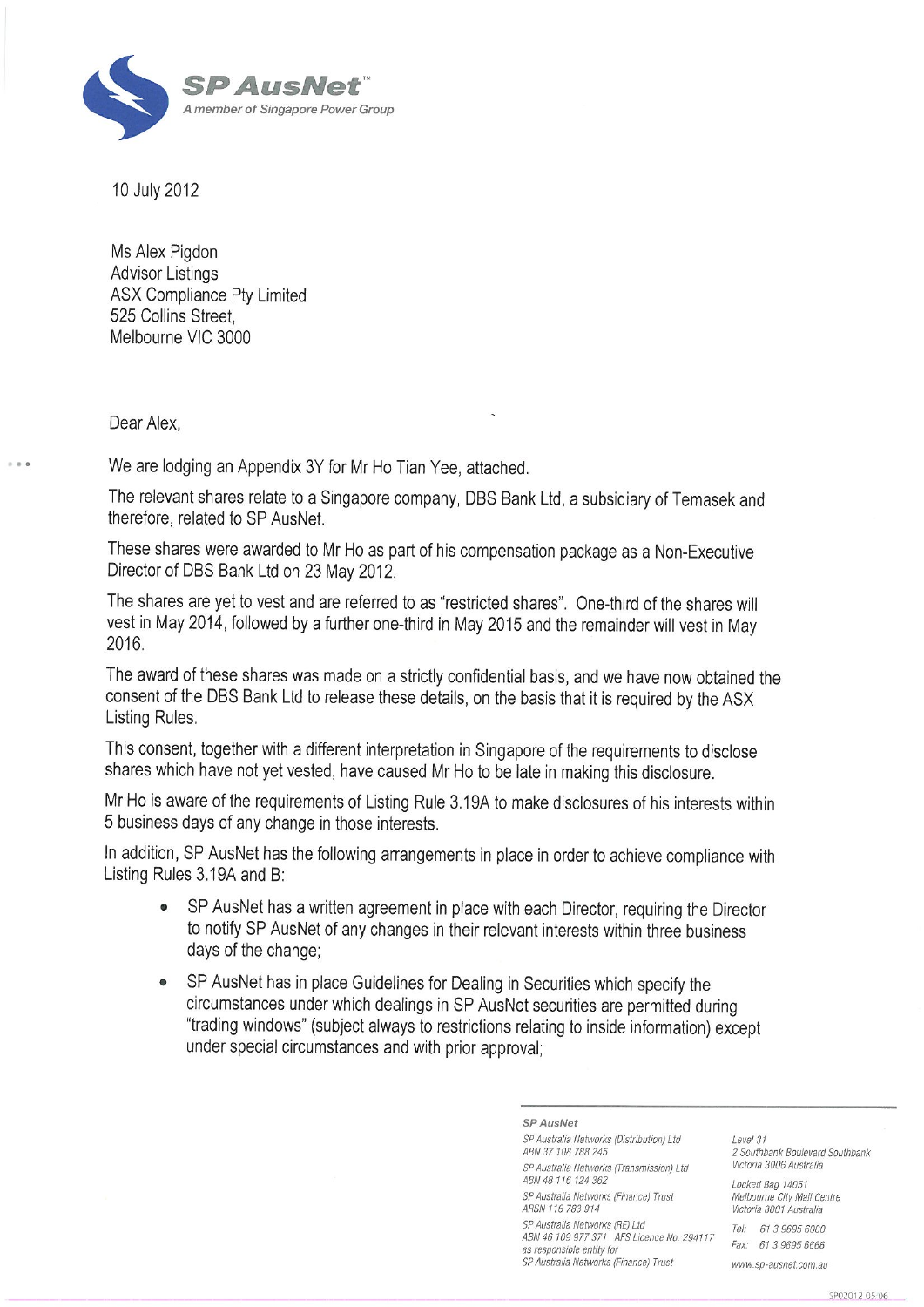- on a quarterly basis, an updated list of subsidiaries of Temasek Holdings (Private)  $\bullet$ Limited (SP AusNet's ultimate parent) is circulated to the Directors so that they can each confirm that there has been no change to their holdings since their last declaration; and
- any breach of disclosure requirements is highlighted to both the SP AusNet Compliance  $\bullet$ Committee and Board and discussed at the following meeting.

Please do not hesitate to contact me if you would like to discuss this further.

Yours sincerely,

retant

Susan Taylor General Counsel & Company Secretary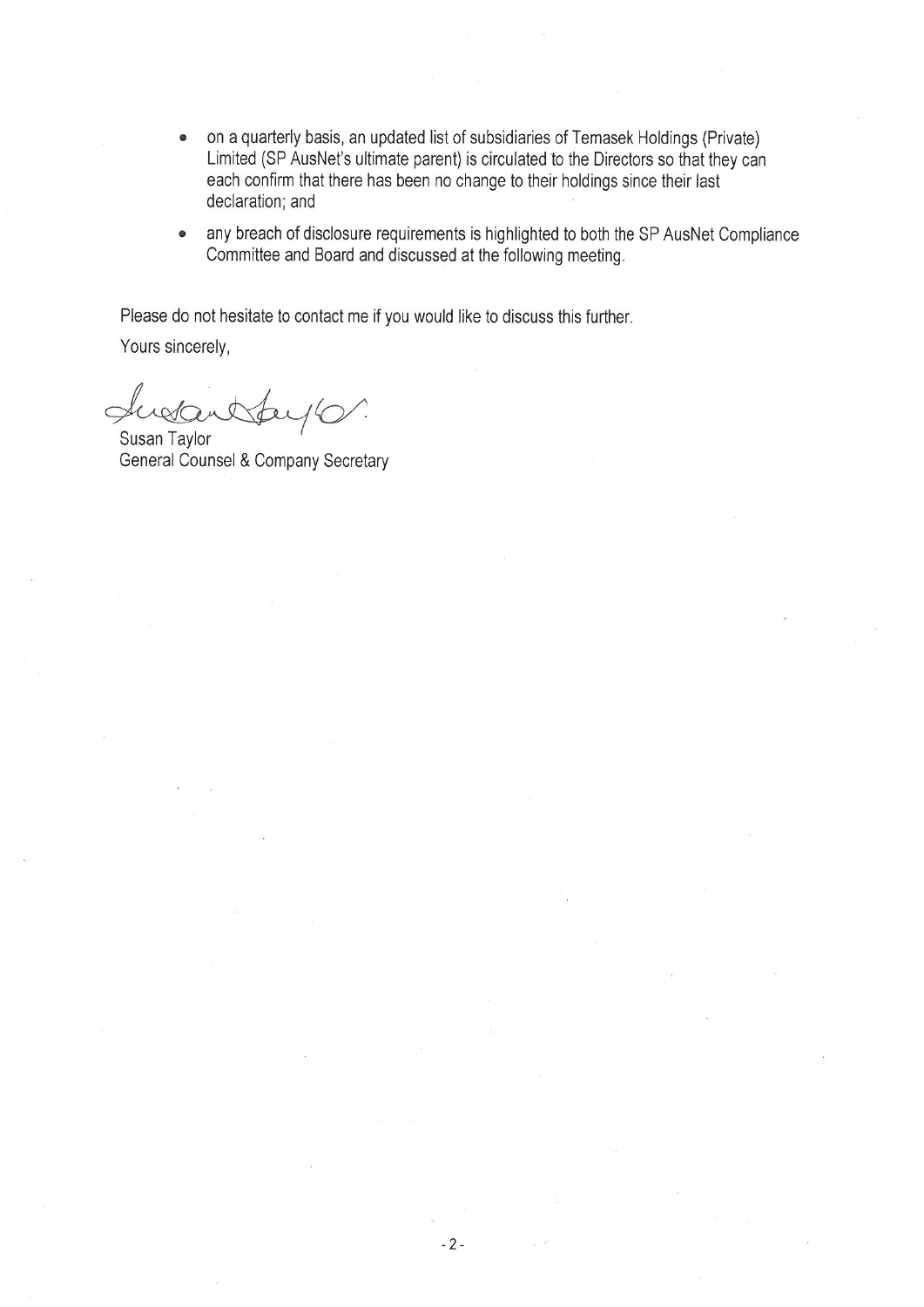## **Appendix 3Y**

*Rule 3.19A.2*

## **Change of Director's Interest Notice**

*Information or documents not available now must be given to ASX as soon as available. Information and documents given to ASX become ASX's property and may be made public.*

Introduced 30/9/2001.

| Name of entity | SP AusNet (comprising SP Australia Networks (Distribution) Ltd, SP Australia |
|----------------|------------------------------------------------------------------------------|
|                | Networks (Transmission) Ltd & SP Australia Networks (Finance) Trust)         |
| <b>ABN</b>     | SP Australia Networks (Distribution) Ltd ABN 37 108 788 245                  |
|                | SP Australia Networks (Transmission) Ltd ABN 48 116 124 362                  |
|                | SP Australia Networks (RE) Ltd ABN 46 109 977 371 (responsible entity for    |
|                | SP Australia Networks (Finance) Trust ARSN 116 783 914)                      |
|                |                                                                              |

We (the entity) give ASX the following information under listing rule 3.19A.2 and as agent for the director for the purposes of section 205G of the Corporations Act.

| <b>Name of Director</b> | Ho Tian Yee |
|-------------------------|-------------|
| Date of last notice     | 12 May 2010 |

## **Part 1 - Change of director's relevant interests in securities**

*In the case of a trust, this includes interests in the trust made available by the responsible entity of the trust*

Note: In the case of a company, interests which come within paragraph (i) of the definition of "notifiable interest of a director" should be disclosed in this part.

| Direct or indirect interest                                                                                                                                             | Indirect                                                                  |
|-------------------------------------------------------------------------------------------------------------------------------------------------------------------------|---------------------------------------------------------------------------|
| Nature of indirect interest<br>(including registered holder)<br>Note: Provide details of the circumstances giving rise to the relevant<br>interest.                     | Held by Central Depository Pte Limited on<br>behalf of Ho Sharon (spouse) |
| Date of change                                                                                                                                                          | N/A                                                                       |
| No. of securities held prior to change                                                                                                                                  | Telecommunications<br>Limited<br>Singapore<br>1,360                       |
| <b>Class</b>                                                                                                                                                            | Ordinary                                                                  |
| <b>Number acquired</b>                                                                                                                                                  | N/A                                                                       |
| <b>Number disposed</b>                                                                                                                                                  | N/A                                                                       |
| <b>Value/Consideration</b><br>Note: If consideration is non-cash, provide details and estimated valuation                                                               | N/A                                                                       |
| No. of securities held after change                                                                                                                                     | N/A                                                                       |
| Nature of change<br>Example: on-market trade, off-market trade, exercise of options, issue of<br>securities under dividend reinvestment plan, participation in buy-back | N/A                                                                       |

<sup>+</sup> See chapter 19 for defined terms.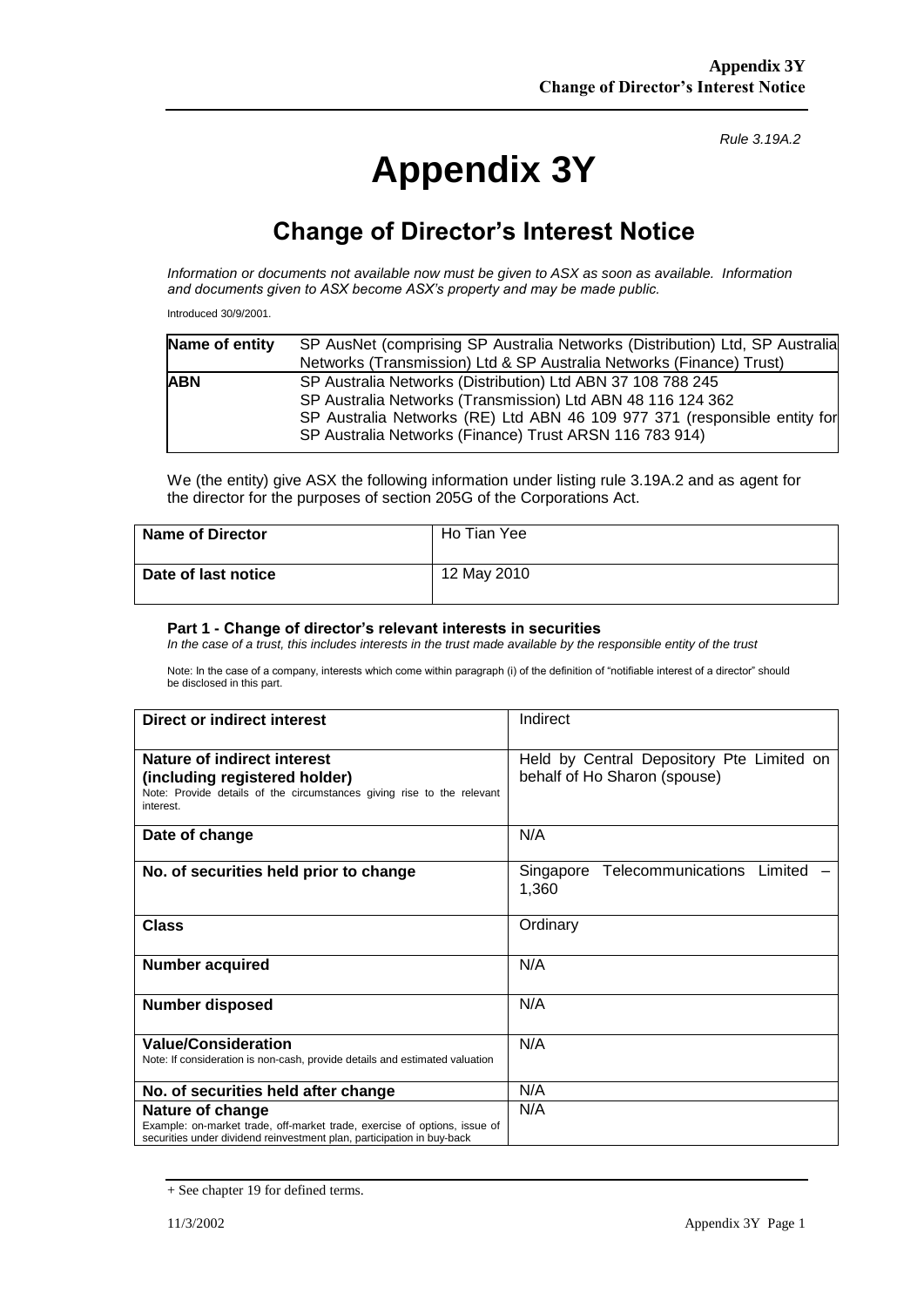| Direct or indirect interest                                                                                                                                                | Indirect                                                            |
|----------------------------------------------------------------------------------------------------------------------------------------------------------------------------|---------------------------------------------------------------------|
| Nature of indirect interest<br>(including registered holder)<br>Note: Provide details of the circumstances giving rise to the relevant<br>interest.                        | Held by Central Depository Pte Limited on<br>behalf of Ho Tian Yee. |
| Date of change                                                                                                                                                             | N/A                                                                 |
| No. of securities held prior to change                                                                                                                                     | Telecommunications Limited<br>Singapore<br>1,490                    |
| Class                                                                                                                                                                      | Ordinary                                                            |
| <b>Number acquired</b>                                                                                                                                                     | N/A                                                                 |
| <b>Number disposed</b>                                                                                                                                                     | N/A                                                                 |
| <b>Value/Consideration</b><br>Note: If consideration is non-cash, provide details and estimated<br>valuation                                                               | N/A                                                                 |
| No. of securities held after change                                                                                                                                        | N/A                                                                 |
| Nature of change<br>Example: on-market trade, off-market trade, exercise of options,<br>issue of securities under dividend reinvestment plan, participation in<br>buy-back | N/A                                                                 |

| Direct or indirect interest                                                                                                                                                | Indirect                                                                                                                |
|----------------------------------------------------------------------------------------------------------------------------------------------------------------------------|-------------------------------------------------------------------------------------------------------------------------|
| Nature of indirect interest<br>(including registered holder)<br>Note: Provide details of the circumstances giving rise to the relevant<br>interest.                        | Held until vesting dates by DBS Bank Ltd on<br>behalf of Ho Tian Yee.                                                   |
| Date of change                                                                                                                                                             | 23 May 2012                                                                                                             |
| No. of securities held prior to change                                                                                                                                     | DBS Bank Ltd - Nil                                                                                                      |
| Class                                                                                                                                                                      | <b>Restricted ordinary</b>                                                                                              |
| <b>Number acquired</b>                                                                                                                                                     | 2,960, of which:<br>33% will vest on 23 May 2014;<br>33% will vest on 23 May 2015; and<br>34% will vest on 23 May 2016. |
| <b>Number disposed</b>                                                                                                                                                     | N/A                                                                                                                     |
| <b>Value/Consideration</b><br>Note: If consideration is non-cash, provide details and estimated<br>valuation                                                               | N/A                                                                                                                     |
| No. of securities held after change                                                                                                                                        | Subject to vesting, 2,960                                                                                               |
| Nature of change<br>Example: on-market trade, off-market trade, exercise of options,<br>issue of securities under dividend reinvestment plan, participation in<br>buy-back | Allocation by DBS Bank Ltd as remuneration<br>for services as non-executive director                                    |

<sup>+</sup> See chapter 19 for defined terms.